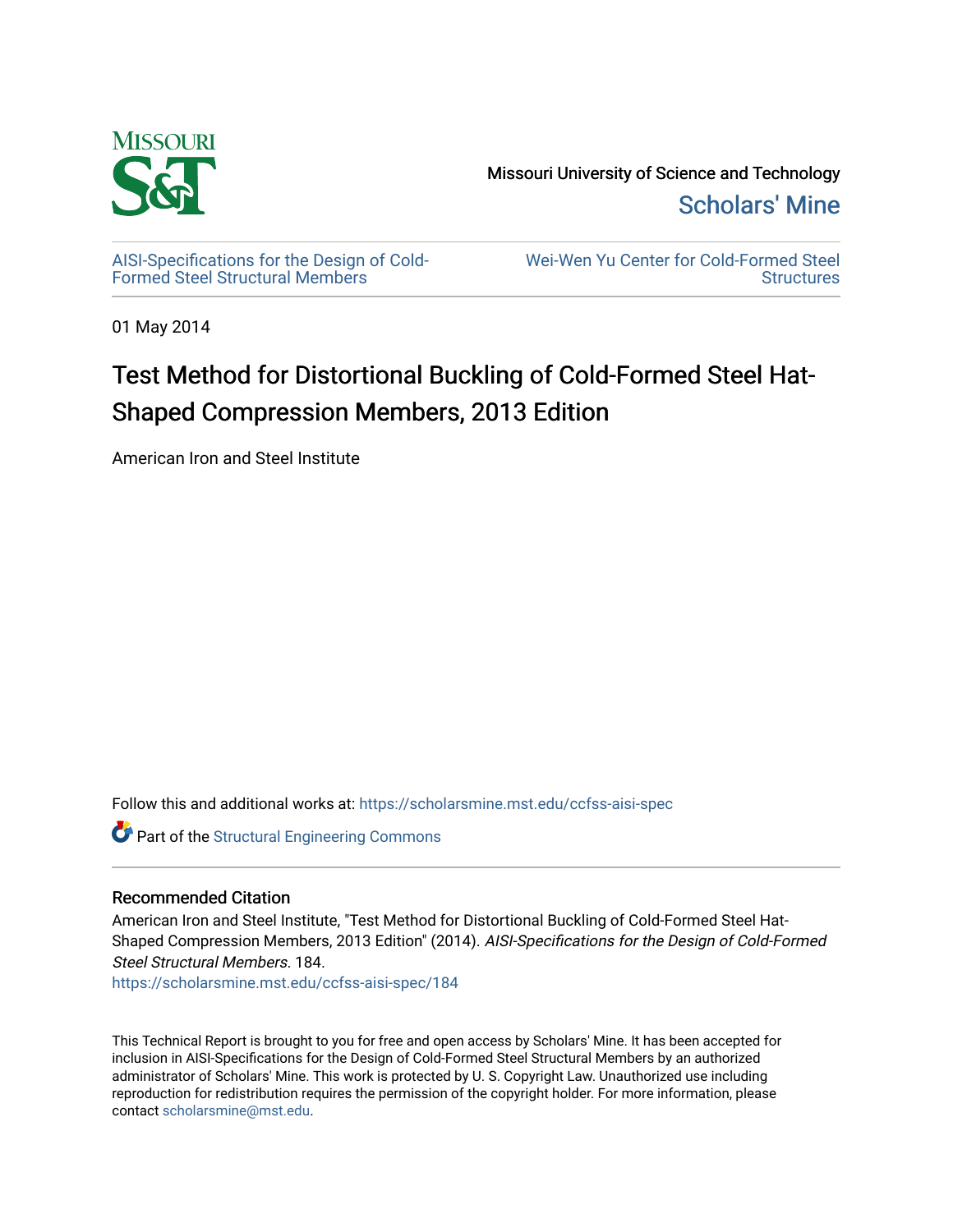

AISI S910-13



# **AISI** STANDARD

# Test Method for Distortional Buckling of Cold-Formed Steel Hat-Shaped Compression Members

2013Edition

Approved by the AISI Committee on Specifications for the Design of Cold-Formed Steel Structural Members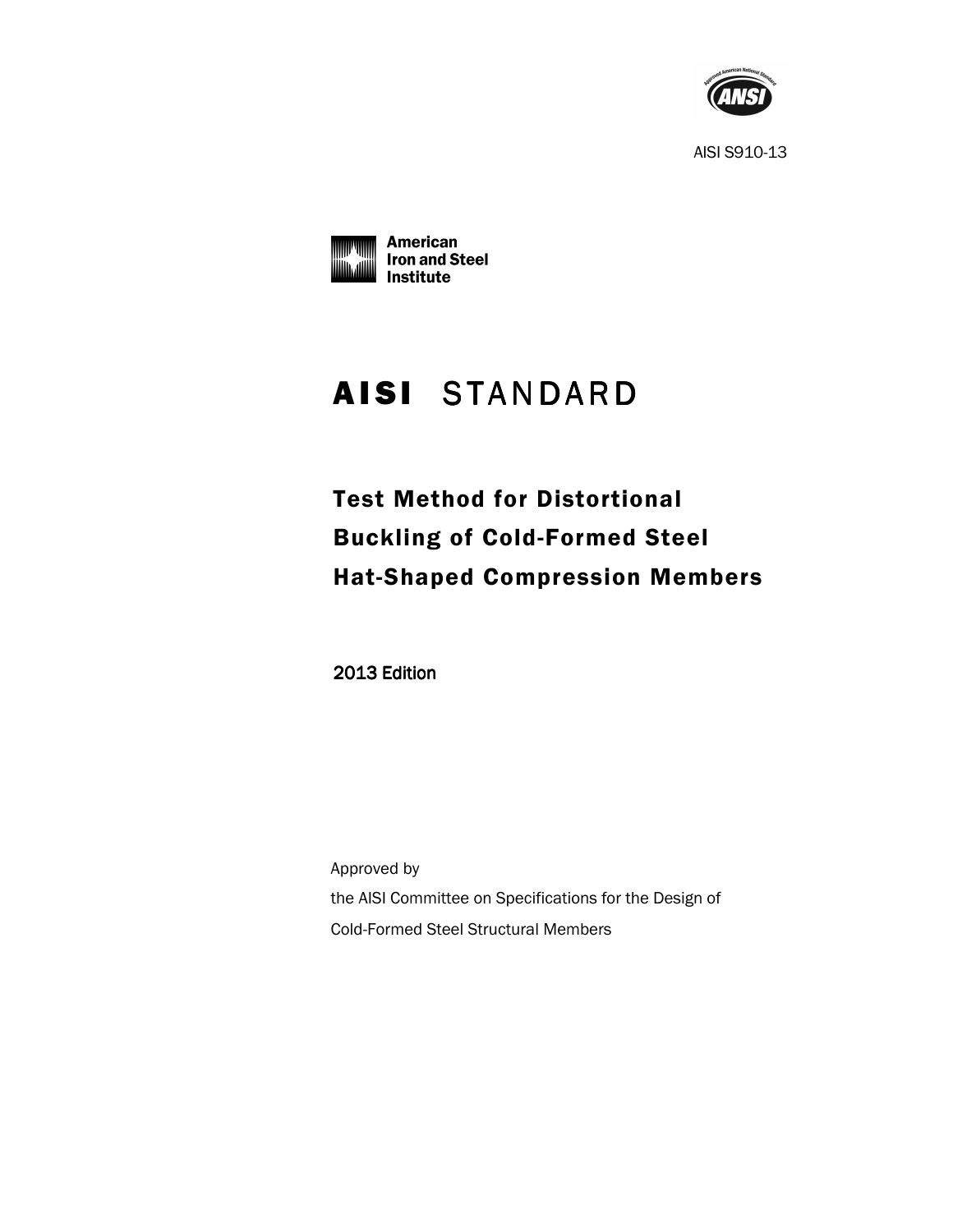The material contained herein has been developed by the American Iron and Steel Institute (AISI) Committee on Specifications for the Design of Cold-Formed Steel Structural Members. The organization and the Committee have made a diligent effort to present accurate, reliable, and useful information on testing of cold-formed steel members, components or structures. The Committee acknowledges and is grateful for the contributions of the numerous researchers, engineers, and others who have contributed to the body of knowledge on the subject. With anticipated improvements in understanding of the behavior of cold-formed steel and the continuing development of new technology, this material will become dated. It is anticipated that future editions of this test procedure will update this material as new information becomes available, but this cannot be guaranteed.

The materials set forth herein are for general information only. They are not a substitute for competent professional advice. Application of this information to a specific project should be reviewed by a registered professional engineer. Indeed, in most jurisdictions, such review is required by law. Anyone making use of the information set forth herein does so at their own risk and assumes any and all resulting liability arising therefrom.

1st Printing – May 2014

Produced by American Iron and Steel Institute

Copyright American Iron and Steel Institute 2014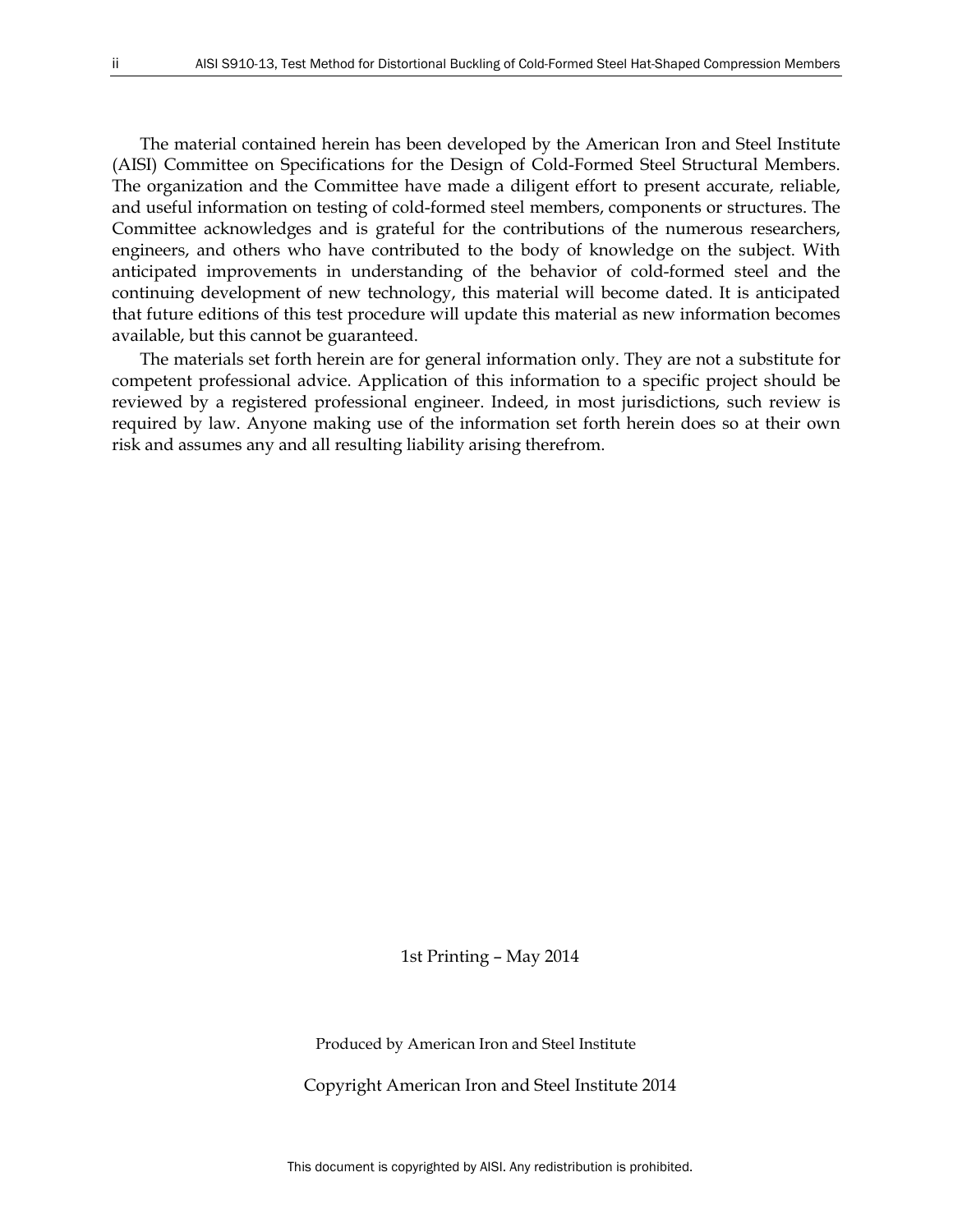#### PREFACE

The American Iron and Steel Institute Committee on Specifications developed this standard to provide test methods for determining the distortional buckling strength of cold-formed steel hat shaped compression members with a hat shaped cross-section..

The Committee acknowledges and is grateful for the contribution of the numerous engineers, researchers, producers and others who have contributed to the body of knowledge on this subject.

User Notes and Commentary are non-mandatory and copyrightable portions of this standard.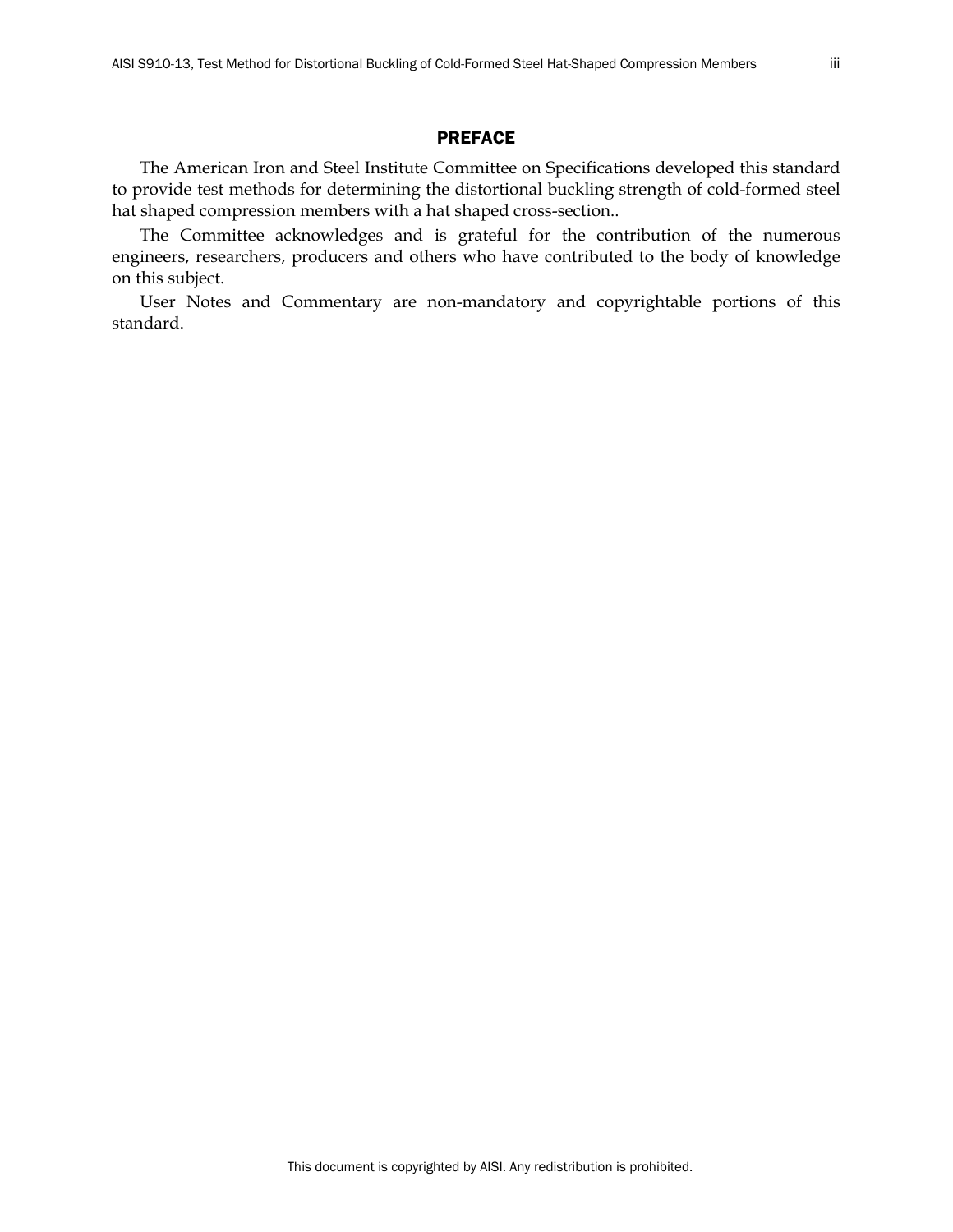### This page is intentionally left blank.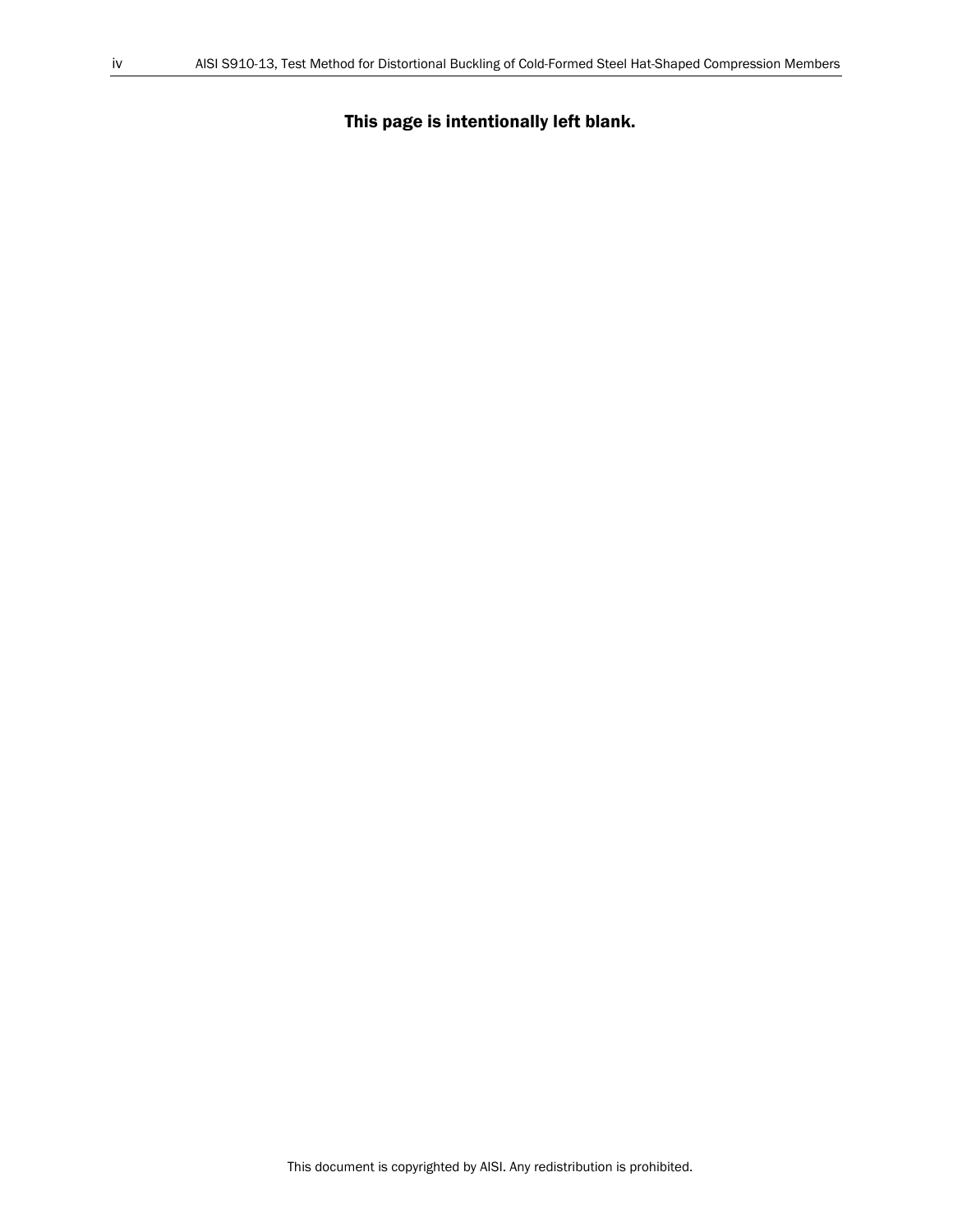#### AISI S910-13

### Test Method for Distortional Buckling of Cold-Formed Steel Hat-Shaped Compression Members

#### 1. Scope

**1.1** This test method establishes procedures for determining the distortional buckling strength of cold-formed steel hat-shaped compression members with a hat-shaped crosssection.

**1.2** This Standard does not purport to address all of the safety concerns, if any, associated with its use. It is the responsibility of the user of this Standard to establish appropriate safety and health practices, and determine the applicability of regulatory limitations to use.

#### Commentary:

Distortional buckling involves both rotation of the compression element as well as translation of the compression element about fold lines. Distortional buckling reduces the axial load-carrying capacity that would otherwise be limited by general yielding, local buckling, or overall column buckling. AISI S100 can be used to determine the column buckling strength limited by general yielding, local, distortional, and overall buckling. The Direct Strength Design included in Appendix A of AISI S100 provides an alternative design approach for determining member strengths. AISI S902 can be used to determine the column capacity for local buckling.

#### 2. Referenced Documents

The following documents or portions thereof are referenced within this Standard and shall be considered as part of the requirements of this document:

a. American Iron and Steel Institute (AISI), Washington, DC:

 S100-12, *North American Specification for the Design of Cold-Formed Steel Structural Members* S902-13, *Stub-Column Test Method for Effective Area of Cold-Formed Steel Columns*

b. ASTM International (ASTM), West Conshohocken, PA:

 A370-12a, *Standard Test Methods and Definitions for Mechanical Testing of Steel Products* E6-09be1, *Standard Terminology Relating to Methods of Mechanical Testing* IEEE/ASTM-SI10-10, *American National Standard for Metric Practice*

#### 3. Terminology

Terms not defined in Section 3 of this Standard, AISI S100 or ASTM E6 shall have the ordinary accepted meaning for the context for which they are intended.

#### 4. Symbols

- $F_v$  = Minimum specified design yield stress of column material
- $F_{\rm vi}$  = Individual yield stresses used to compute  $F_{\rm va}$
- $F<sub>va</sub>$  = Average yield stress of the sheet steel for a given test unit
- $L$  = Required test specimen length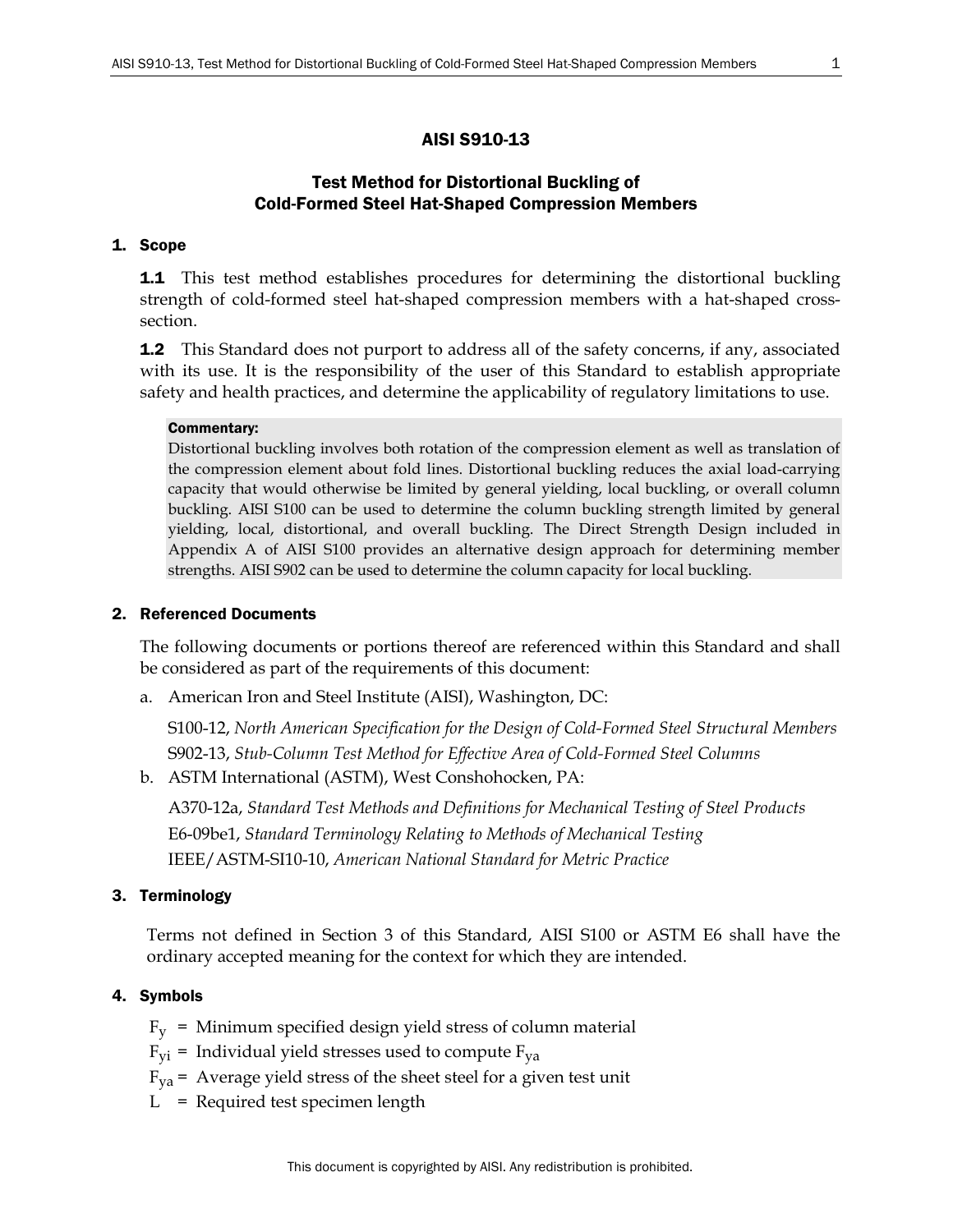- $P_u$  = Test column load at which failure occurs
- P<sub>ua</sub> = Average test column load
- $φ=$  Resistance factor
- $\Omega$  = Safety factor

#### 5. Apparatus

**5.1** In lieu of a test machine, load is permitted to be applied by either a hydraulic or a pneumatic cylinder. When a cylinder is used, a calibrated load cell shall be used to measure the applied load to within  $\pm 2$  percent.

#### User Note:

The tests should be conducted on a testing machine that complies with the requirements of ASTM E4-10, *Standard Practices for Force Verification of Testing Machines*.

#### 6. Test Unit

**6.1** A test unit shall include a minimum of three nominally identical column specimens and a minimum of two corresponding sheet-type tensile specimens.

**6.2** The specimens within a unit shall represent one type of cold-formed steel section with the nominally identical specified geometrical and mechanical properties. The specimens are permitted to be taken from the same column or from different production runs provided the source of the specimens is properly identified and recorded.

6.3 If column specimens are taken from different production runs, at least two corresponding sheet-type specimens shall be taken and tested from each production run.

**6.4** The column test specimens shall be used to determine:

- (1) The actual geometry of each specimen, and
- (2) The nominal distortional buckling strength of a column.

6.5 The tensile test specimens shall be used to determine the yield stress of each column specimen according to the requirements described in ASTM A370.

6.6 For each test specimen and test unit, the measured geometrical and tested physical properties of the individual specimen shall meet the requirements stated by the fabricator and the material producer, respectively.

**6.7** If the average area, thickness, or yield stress of a test unit varies by more than 20 percent from the respective nominal or specified-minimum value, the test unit shall be considered to be non-representative of the column section, and further evaluations are considered to be invalid.

#### 7. Specimens

The column specimens shall meet length and end-flatness requirements as follows:

7.1 *Column Length*. The required column length shall be defined in accordance with Section 7.1.1.

#### User Note:

The length requirements of the column test specimen, L, are that it is: (1) short enough to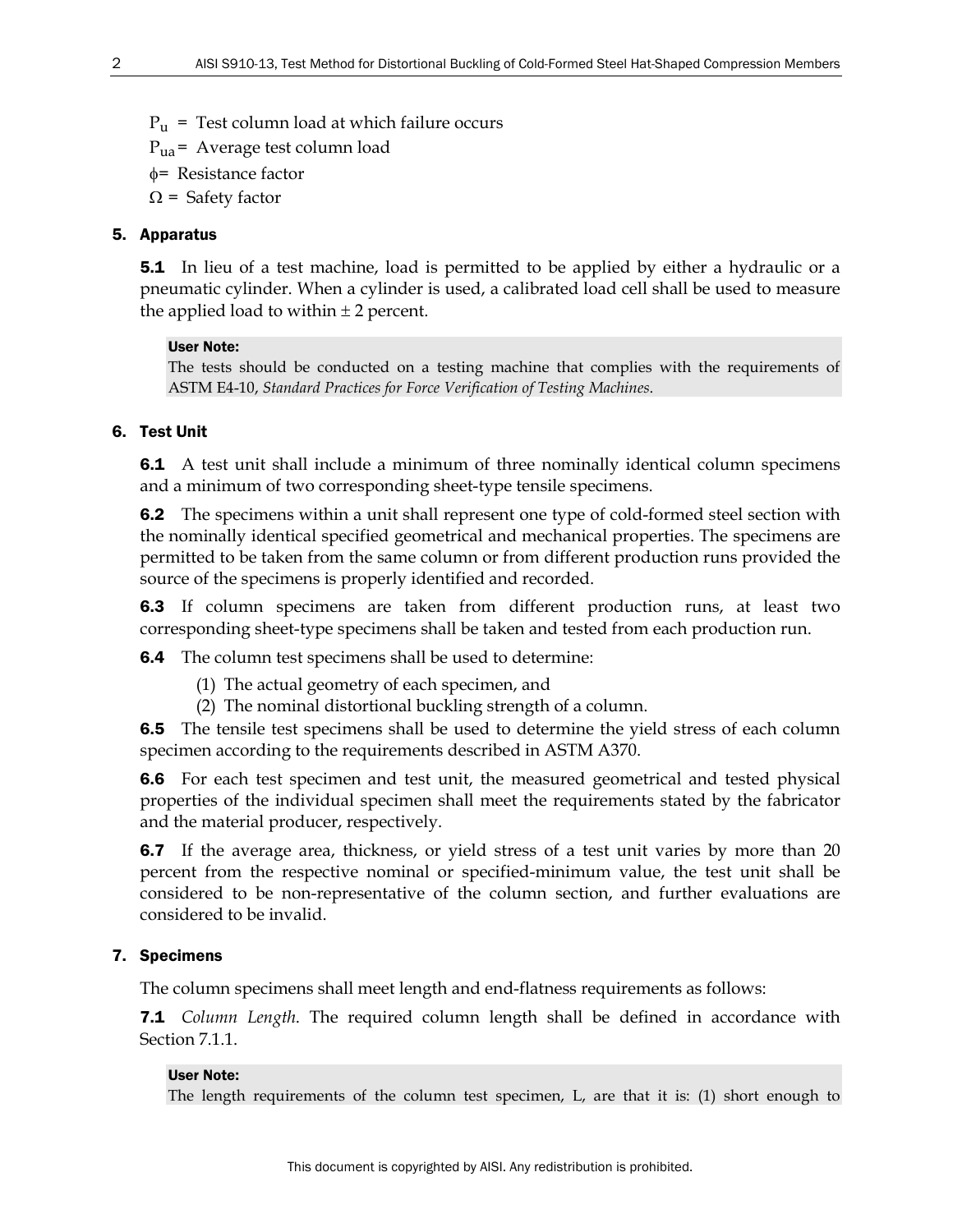minimize overall column buckling effects, and (2) long enough to minimize the end effects during loading.

**7.1.1** The length, L, is to be determined analytically or experimentally. If analytical determination of the test specimen length is used, the length is to be based on the minimum distortional buckling wavelength as determined by a finite strip or other appropriate finite element analysis. The specimen length with consideration of distortional buckling shall be at least four half-wavelengths and shall be tested between flat ends. If the distortional buckling mode is not observed experimentally, the specimen length shall be adjusted to achieve the distortional buckling mode. If experimental determination of the test specimen length is used, the test specimen length shall be based on an array of tests of differing specimen lengths until the distortional buckling mode is observed or it is shown that distortional buckling is not a controlling limit state.

7.2 *Column End Surface Preparation*. The end planes of the column test specimens shall be carefully cut and milled to a flatness tolerance of plus or minus 0.002 in. (0.0508 mm).

**7.3** Column Specimen Source. Column test specimens shall be cut from the commercially fabricated column product or shall be specially fabricated, provided care is taken not to exceed the cold work of forming expected in the commercial product. If the specimen is specially fabricated, subsequent proof tests using specimens from commercially produced columns shall be required and reported.

7.4 *Tensile Specimen Source*. Longitudinal tensile specimens shall be cut from the center of the widest flat of a formed section from which the column specimens have been taken or from the sheet or coil material used for the fabrication of the column specimens. The tensile specimens shall not be taken from parts of a previously tested column.

#### 8. Column Test Procedure

**8.1** Care shall be taken to center the specimen on the axis of the test machine to ensure that the applied load is uniformly distributed over the specimen end surfaces. The column ends shall rest on flat steel plates, or on a spherical surface with a point contact, or on pins in mutually perpendicular directions, such that the resultant of the axial load is applied through the centroid of the gross section.

**8.2** The load increments applied during the test shall not exceed 10 percent of the estimated maximum test load.

**8.3** The maximum loading rate between load increments shall not exceed a corresponding applied stress rate of 3 ksi (21 MPa) of gross cross-sectional area per minute.

**8.4** The test specimen shall be loaded to failure and the mode of failure shall be noted. Failure is the point at which the specimen will accept no additional load.

#### 9. Calculations

**9.1** For a given test unit, all individual test loads,  $P_u$ , derived from the column tests shall be used to calculate the average test load,  $P_{ua}$ . Similarly, all individual yield stresses,  $F_{vi}$ , derived from the tensile tests of the same unit shall be used to calculate the average yield stress of the same test unit,  $F_{\text{va}}$ .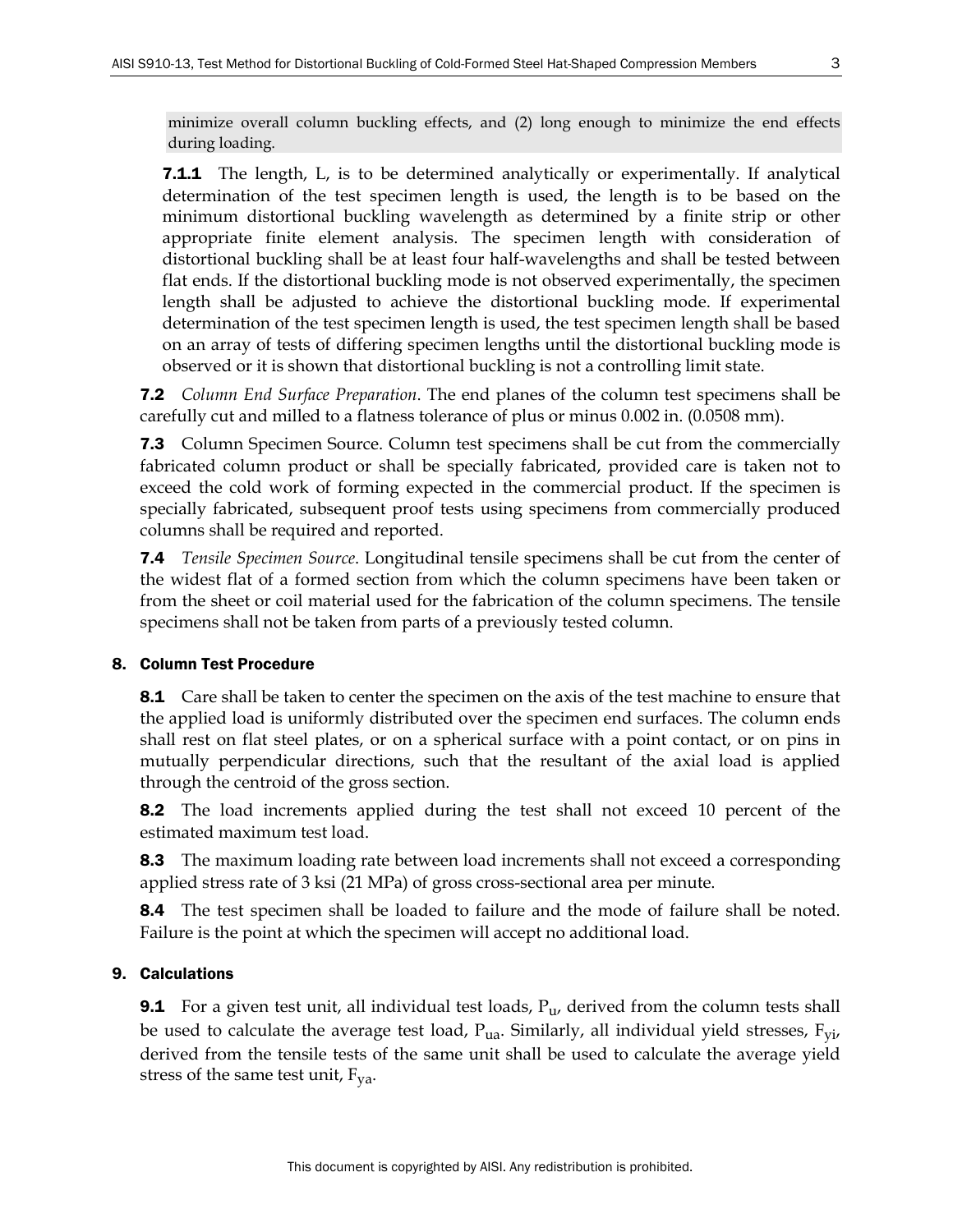9.2 Extrapolations beyond 20 percent of the extreme parameters tested shall not be permitted.

#### 10. Test Report

**10.1** The report shall include a complete record of the sources and locations of all column and tensile-test specimens and shall describe whether the specimens were taken from one or several columns, one or several production runs, coil stock, or other sources.

**10.2** The documentation shall include all measurements taken for each column test specimen, including: (1) cross-section dimensions, (2) uncoated sheet thickness, (3) yield stress, (4) tensile strength, (5) percent elongation, (6) manufacturer, (7) end preparation, and (8) test and evaluation procedure used.

**10.3** The determination of the selected column length shall be fully documented with appropriate calculations.

**10.4** A description of the test setup and the instrumentation used to measure lateral displacements and axial shortening shall be included.

**10.5** The report shall include the load increments, rate of loading, test loads and any observations made during the test for each column tested.

**10.6** The report shall include complete calculations and results.

**10.7** The report shall state any visual observations recorded that are pertinent to the performance of the test specimen(s).

**10.8** The report shall describe any known deviations from this test method.

**10.9** The report shall provide the data required (number of tests, coefficient of variation of test loads, etc.) to determine the resistance factor,  $\phi$ , and safety factor,  $\Omega$ , in accordance with Section F1 of AISI S100.

#### 11. Precision

The following criteria shall be used to judge the acceptability of the test results:

**11.1** Repeatability. Individual column test results shall be excluded if they differ by more than 10 percent from the mean value for a test unit when tested with a minimum of three specimens.

**11.2** Reproducibility. The results of tests on columns conducted at two or more laboratories are to agree within 10 percent when adjusted for differences in cross-sectional dimensions and yield stress in order to be considered valid tests.